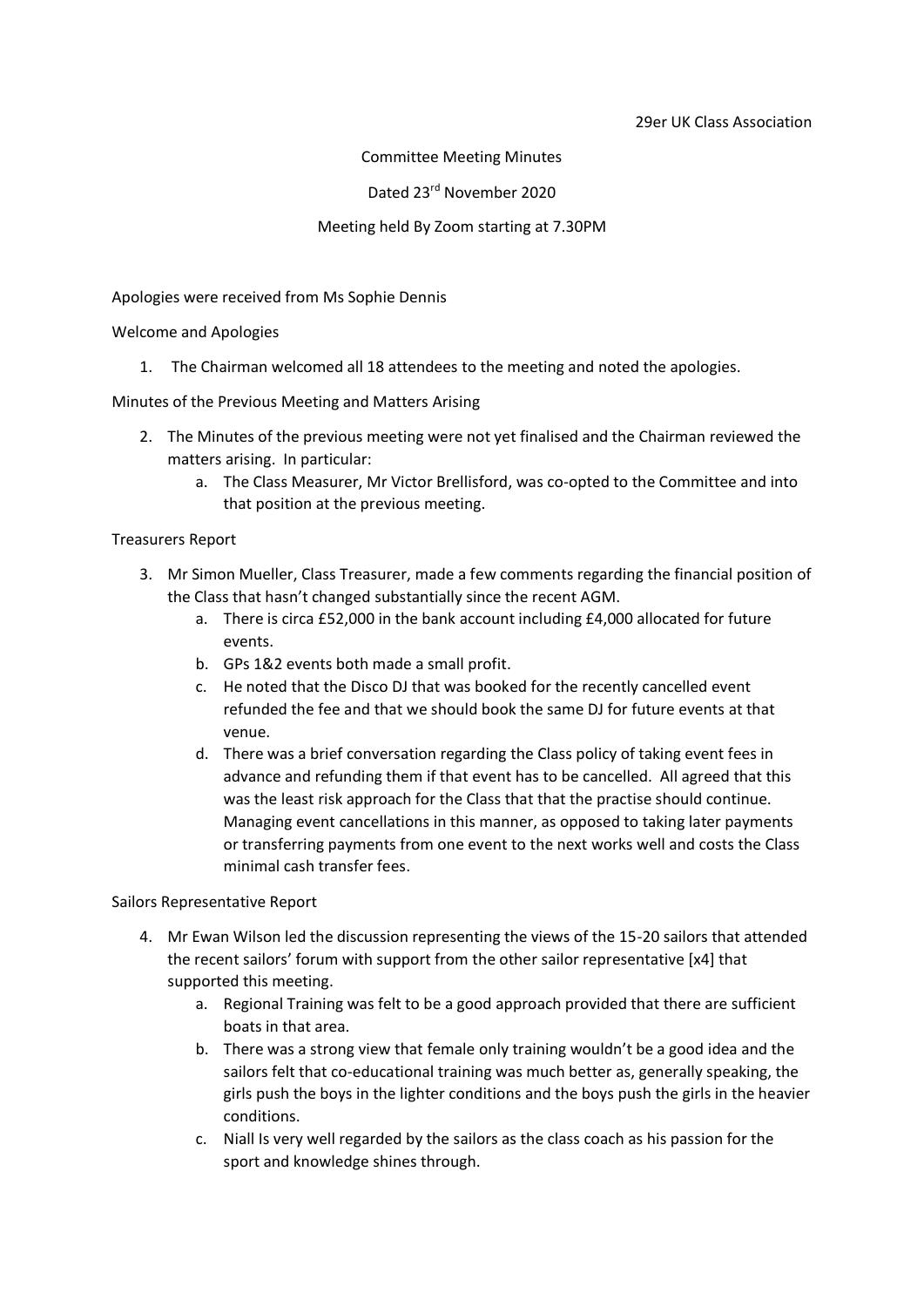- d. The sailors did discuss the use of private coaches and coaching at events and wanted to continue with the current policy that this isn't allowed. The strong feeling is that this would advantage those that could simply afford to pay more and that this is an unfair bias to others in the fleet. The exception should be made for using the Class coach[s] to support the transitioning sailors whereby they could 'opt in' and pay a share of a coach to support them. Whilst this could be difficult for the 2 flight racing, a commitment was made by the Sailing Secretary to build in this request next year.
- e. The sailors really like the video footage that is taken at events and asked if this could be made available to post event training analysis. The Committee agreed that this should be made available noting the safeguarding rules and concerns. A commitment was made to make this footage available potentially through the event Whatsapp group that is now set up as standard.
- f. The sailors agree that the choice of venues is good and understand that this is limited under the current restrictions and conditions. There was a request to go outside the harbour wall at WPNSA, sea and wind conditions permitting. This was noted.
- g. There was a request for the re-introduction of a 'Regional Sprint Series' whereby regional races were held and then the best sailors from each region compete nationally. The Sailing Secretary noted the request and would aim to fulfil this if possible, noting the limitation on weekends already in the calendar both inside and outside the Class e.g., Squad weekends. This potentially would help to bring in more sailors from regions of the country that have less representation.
- h. Midlands Transitional Weekend. The sailors requested that Midlands Transitional Weekend be held to support new sailors into the class at an appropriate venue. This could encourage newer sailors to come into the Class as well as supporting those already committed to and just entered the Class. Whilst there are difficulties in achieving this due to the Covid 19 restrictions Sally Bristow agreed to see what might be possible within the limitations of the restrictions and available resources [boats & coaches].
- i. The Sailor reps all felt that they need to continue to try to get more sailors to engage with the sailors' forum. Advertising and merging the forum with some kid of online 'training' to make the sessions attractive were discussed. The forums are constrained in advertising by the necessary safeguarding protocols, not giving out telephone numbers and not giving out the Zoom meeting identity, but all agree to work to engage more sailors. Investigation needs to be made into other potential platforms that other Classes use to see if they are better for the younger sailors.

## Sailing Secretary Report

- 5. Mr Richard Baker updated the committee as follows. His notes were circulated in advance to the Committee but sadly not to the Sailor Reps due to technical difficulties, which will be corrected in due course.
	- a. The event diary was discussed and suggested amendments agreed as per the report.
	- b. The full set of events would be scheduled but there remains doubt over their actual delivery due to the ongoing pandemic.
	- c. Richard agreed with the Committee that each event should, financially, be planned to break even. He discussed the variability of pricing at each venue and commented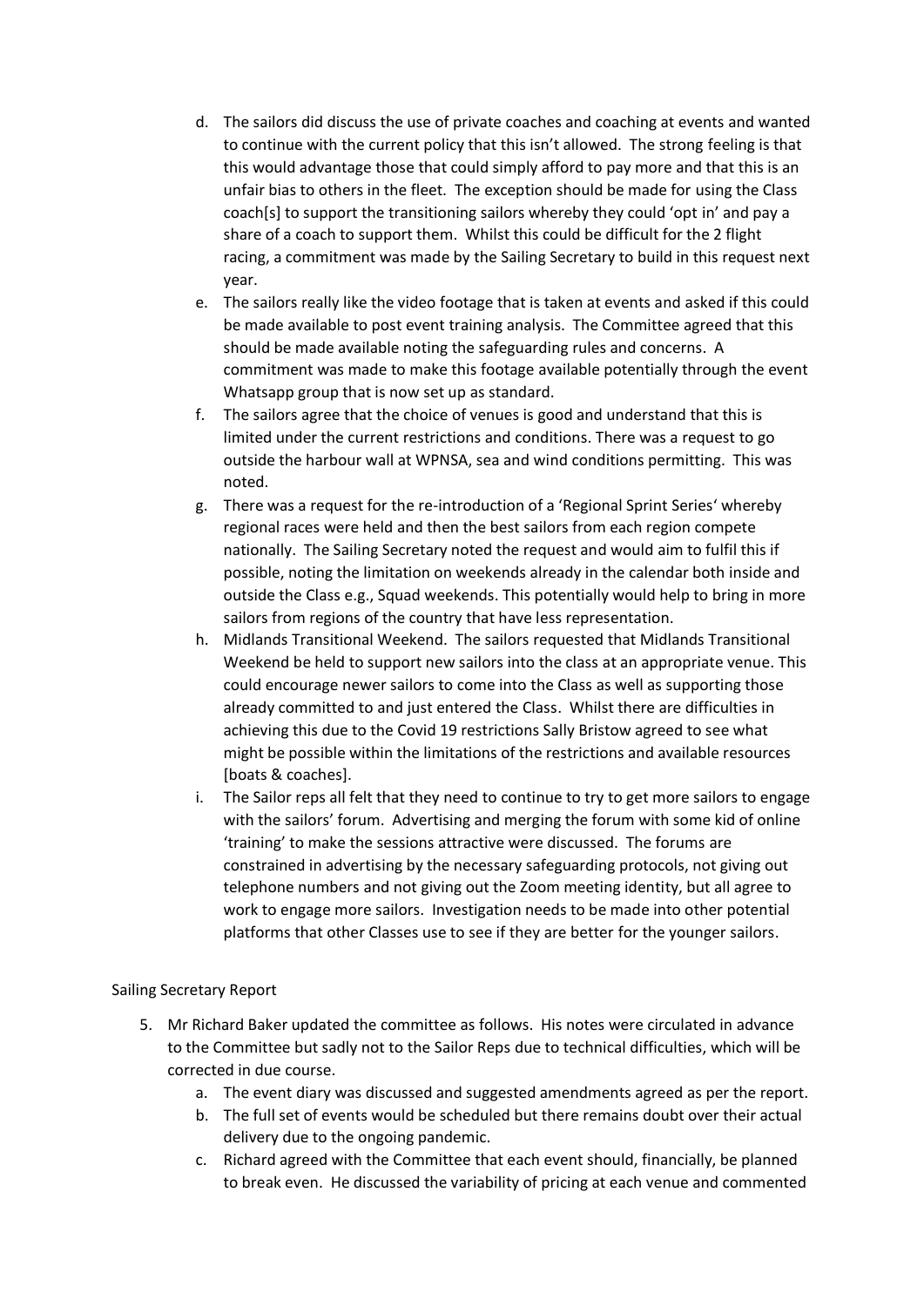that many venues are considering price increases next year due to a lack of income during the calendar year 2020.

- d. He also commented that his choice of venues at the moment is very limited with the larger, more usual venues for the Class being closed and staff furloughed. There therefore is a lack of response from many of these standard venues.
- e. He requested that if anyone has any suggestions of new venues that the Class could try that they should contact him.
- f. He agreed with the Committee that it was a good idea to get a register of parent RIBs such that these could be requested for appropriate events where that helps the Class with costs.
- g. He gave an update highlighting the changes to the trapeze harness rules that come into force in 2023 and requested that this be put on the website as a note. This will serve to prevent newer sailors purchasing the incorrect and expensive equipment which they later may need to replace.
- h. There was a conversation about the interrelationship in time between the UK Class Nationals, the Worlds and the Europeans in 2022. The conversation agreed to leave the UK Nationals as a 7-day event with a plan to compete/race on 5 of those days.

## Class Membership

- 6. The Chairman reviewed the slides that he had sent in advance of the meeting. The key points were:
	- a. There is a considerable number of sailors due to leave the class at the end of the next academic year – 52 split 32 boys and 20 girls.
	- b. That this will leave the female representation in the Class weak and, without new sailors, only 7 all-female pairings staying on.
	- c. There is issues in running transitioning 'have a go' events as we are unable to swap in and out of boats with experienced helms and crews due to Covid. We will continue to monitor the situation and plan accordingly.
	- d. There was a request to the female sailor reps to send photos and videos of themselves sailing for use on social media to continue to promote the class as open to all.
	- e. The result of the analysis presented sees that the Class is most likely to contract at the end of the next academic year.
	- f. The Class is committed to offering a wide variety of training and events across mainland UK to continue to encourage participation.
	- g. Mr David Sturrock discussed the approach of the Northern 29er circuit and thanked the class for its support. He is planning a Northern Sprint series that would include 2 of the GP events in 2021 and noted that he would continue to encourage the 19 boats in the group to become/continue to be Class members as appropriate.

# Open Committee Positions

7. The Chairman highlighted the difficulties in filling the current open positions; Vice-Chair, Marketing Officer and Training Officer along with the number of positions that will be vacant at the end of the next season. This puts the Committee and Class in an uncomfortable position and he requested that Committee members do what they can to get volunteers to fill these positions. Mr Chris Turner, Managing Director of Ovington Boats Ltd, offered the company to help if, in extremis, this became necessary. The Chair thanks Chris for his offer and hoped that this wouldn't be necessary.